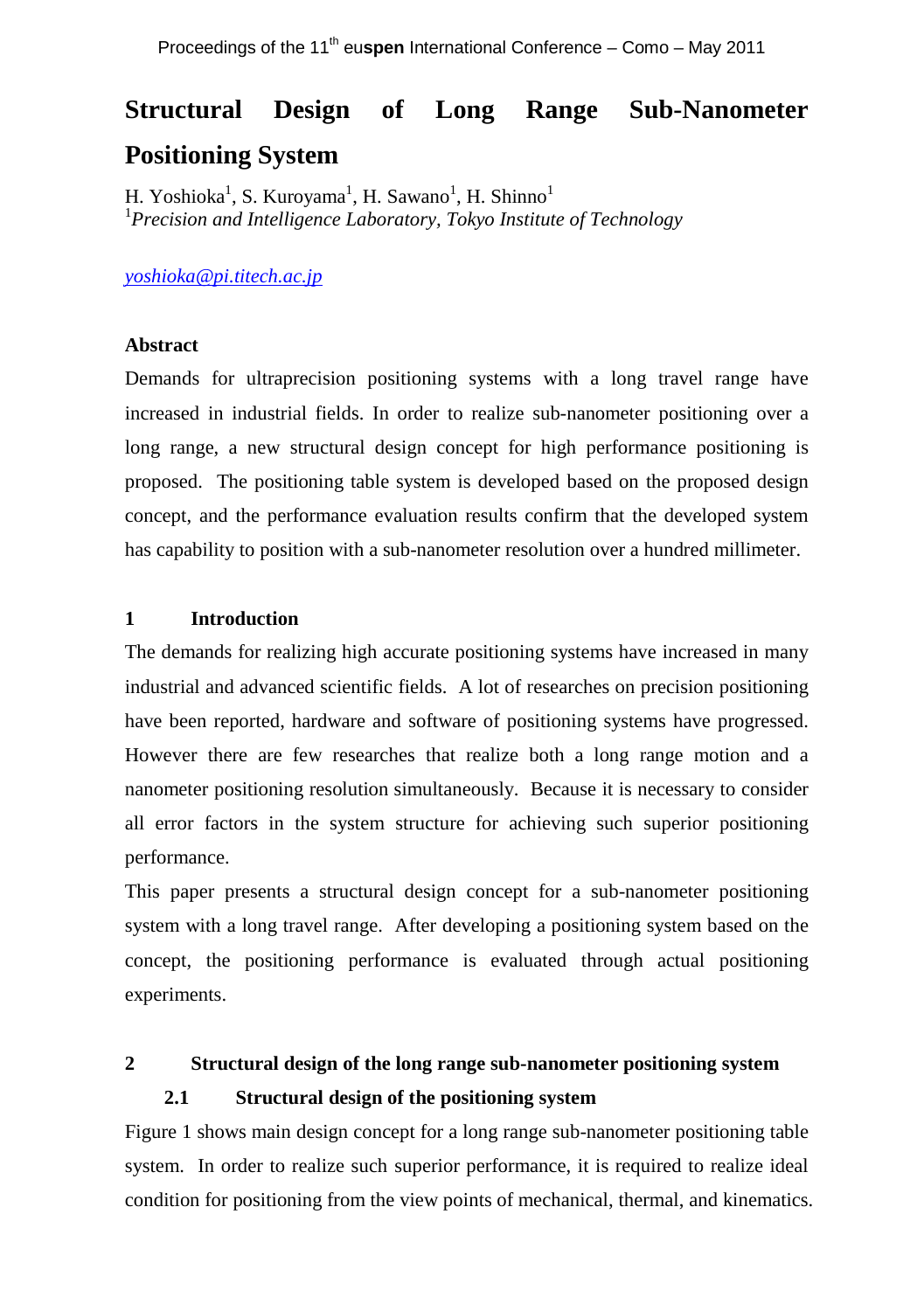In consequence, principal components such as guiding, driving, control systems are required to have less undesirable characteristics for precision positioning. Furthermore, these main components should be arranged to minimize error factors caused by structural design.



Figure 1: Design concept of the long range sub-nanometer positioning system



Figure 2: Structural design of the system

Figure 2 shows structural design of the newly developed positioning system. The system has two moving tables: a primary table for fine positioning and a secondary table for extending effective moving stroke. The primary table is driven by a voice coil motor(VCM) at the center of gravity on aerostatic guideway, and its position is measured at the center of gravity with a high resolution laser interferometer to minimize abbe offset. The secondary table has coils of VCM and is driven by a ball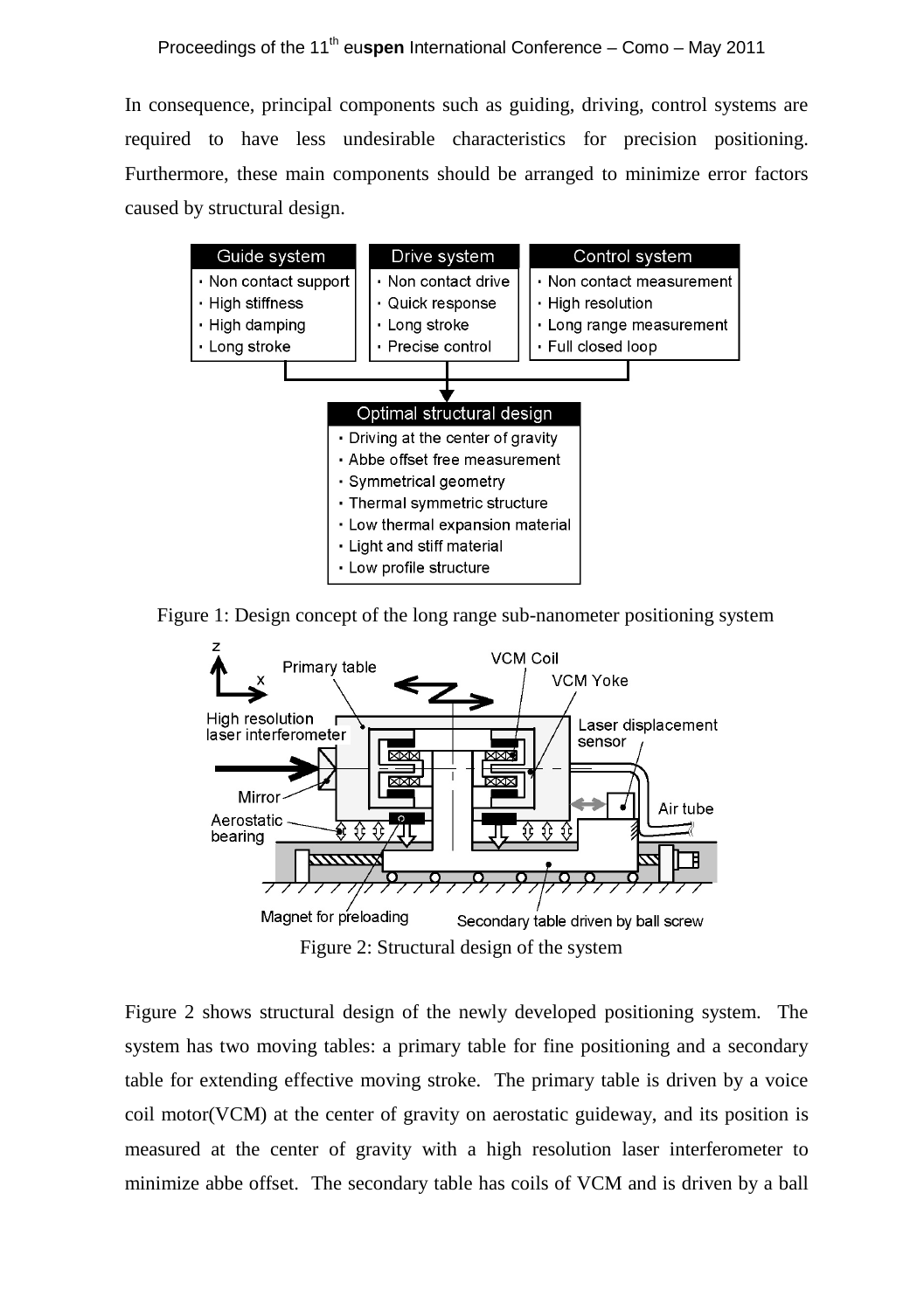screw mechanism in a long range. The secondary table has a relative displacement sensor, and is controlled to follow the primary table motion.

## **2.2 The developed positioning system based**

Figure 3 shows an exterior view of the positioning system developed based on the proposed structural concept. Main structural parts were made of aluminum ceramics for achieving high stiffness, light weight, and low thermal deformation. The entire system was mounted on a pneumatic vibration isolation system and installed in temperature-controlled enclosure to eliminate mechanical and thermal disturbance from environment. Principal specifications of the system are listed in Table 1. The primary table position was measured with a modified laser interferometer[1] which provide higher resolution less than sub-nanometer.



| Full stroke           | 300mm             |
|-----------------------|-------------------|
| VCM stroke            | $\pm 2.5$ mm      |
| Mass of primary table | 7.8kg             |
| Sensor resolution     | 9.7 <sub>pm</sub> |
| Control frequency     | 33kHz             |

Figure 3: Exterior view of the developed system

## **3 Performance evaluation of the developed positioning system**

In order to evaluate positioning performance of the developed positioning system based on the structural design, some positioning experiments were performed.

Figure 4 shows a stepwise response of 0.5nm. Clear stepwise motion can be observed in the positioning result. Because the primary table is driven and supported in non-contact condition, and hence there is no friction between the primary table and other components. This structural feature enables accurate motion control in micro region.